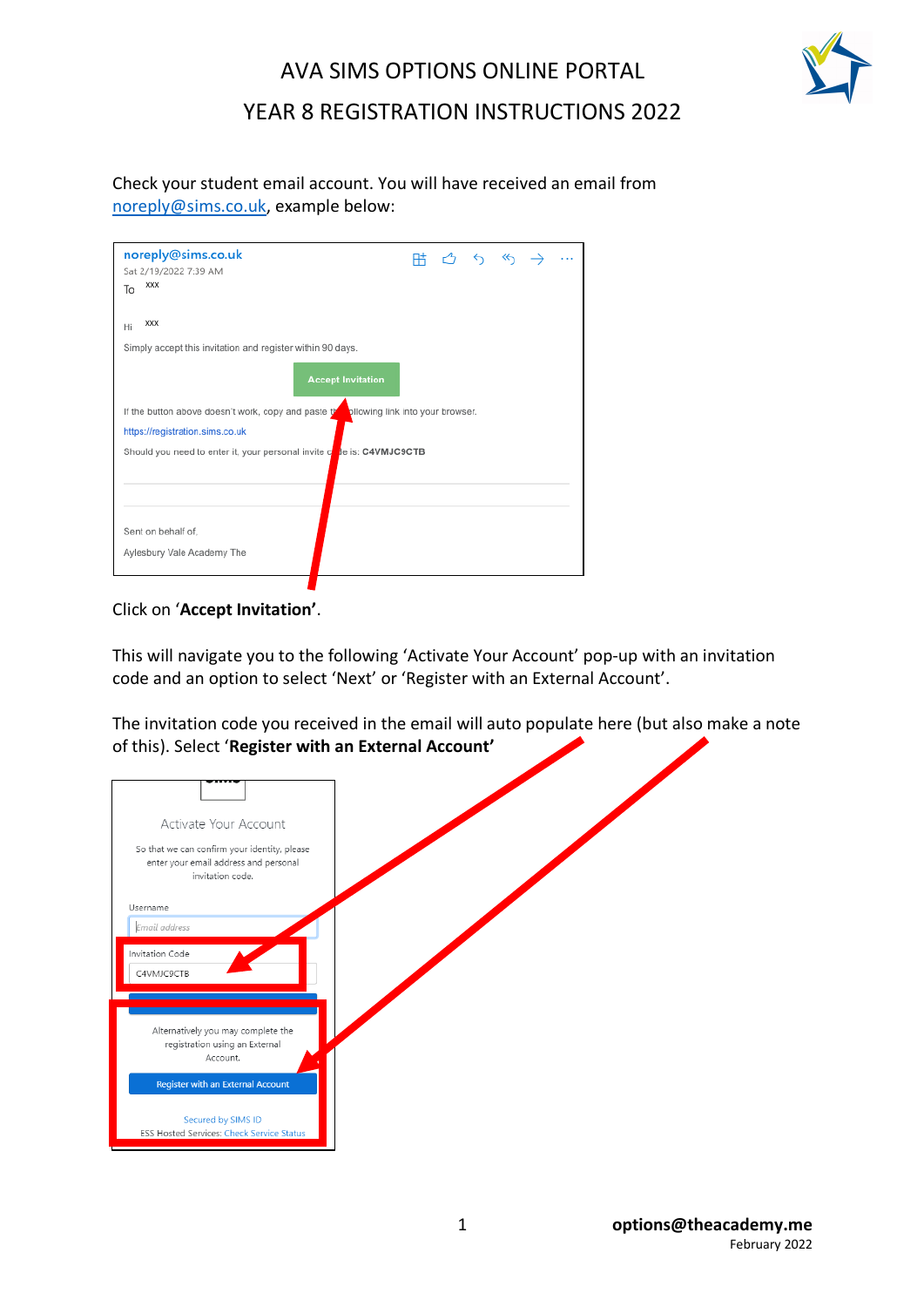

### AVA SIMS OPTIONS ONLINE PORTAL YEAR 8 REGISTRATION INSTRUCTIONS 2022

In the next window, **select the Microsoft 365 icon**. (*Do not enter* **your email or password** in this window).

| This is usually an email address |                                  |
|----------------------------------|----------------------------------|
| Password                         |                                  |
| Password                         |                                  |
| <b>Show Password</b>             | Forgot Passwo                    |
| Sign in<br>$\overline{f}$<br>с   | OR :                             |
| ESS   SIMS                       | <b>ESS: Check Service Status</b> |

The **Registration** screen appears. Your email address and 'Microsoft' will be displayed.

Paste **your personal invite code** from your invitation email into the **Invitation Code**  field. Then click the **Register** button.

| <b>SIMS</b>                                                                                                    |                |                                                     |      |  |
|----------------------------------------------------------------------------------------------------------------|----------------|-----------------------------------------------------|------|--|
| Registration                                                                                                   |                |                                                     |      |  |
| You will have received a new service invite cod<br>Please enter the code below and tap or click<br><b>Name</b> | gister.<br>XXX | from either SIMS or from your school administrator. | you? |  |
| <b>Signed in with</b>                                                                                          | Microsoft      |                                                     |      |  |
| <b>Invitation Code</b>                                                                                         | C4VMJC9CTB     |                                                     |      |  |
|                                                                                                                | Register       |                                                     |      |  |
|                                                                                                                |                |                                                     |      |  |

At the **Account Registration** screen, **enter your date of birth** and click the **Verify**  button.

| <b>SIMS</b>                                                                                                          |  |
|----------------------------------------------------------------------------------------------------------------------|--|
| Registration - Answer Security Questions<br>You are required to provide a second p<br>of information to confirm your |  |
| What is your date of birth? (dd/mm/yyyy)<br>Please enter your answer                                                 |  |
| Verify                                                                                                               |  |